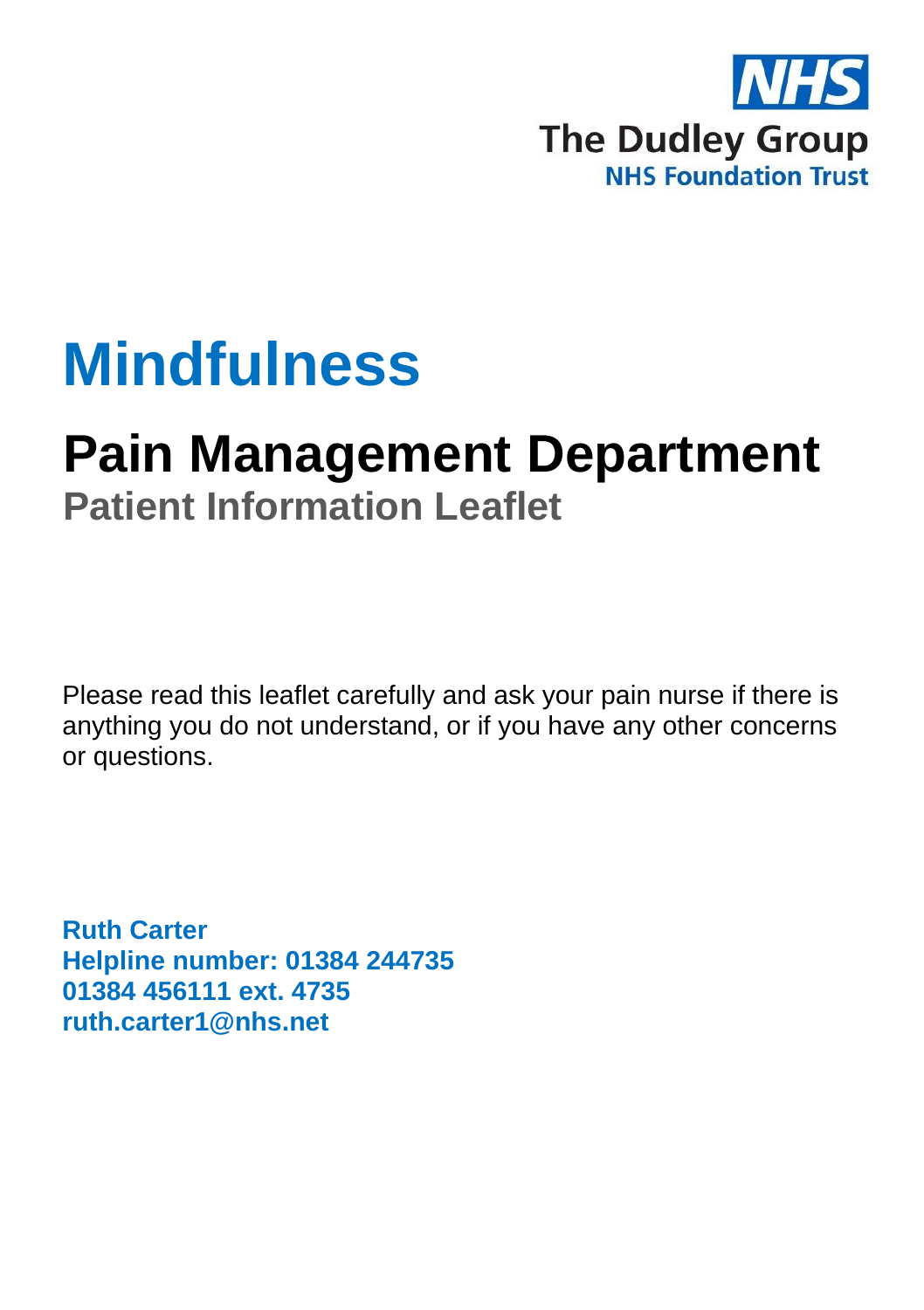#### **What is mindfulness?**

Mindfulness is an ancient Eastern concept which may help people to cope better in their daily lives.

It promotes living in the present moment, being aware of your senses, being more effective in your behaviour, accepting situations better and remaining calm in order to make good choices.

#### **How does the group work?**

This is an eight-week programme.

Group sessions are on Thursday mornings, 11.30am until 12.30pm.

To get maximum benefit from the group, it's important for you to get involved and work towards any agreed plan and goals set.

## **What are the group's aims and expectations?**

• To gain more awareness and knowledge of mindfulness as a 'state of mind'.

• To understand the various aspects of mindfulness and how they may be used in everyday life.

• To utilise mindfulness techniques in order to be more aware of the present moment and to cope better at difficult times.

#### **Mindfulness-based approaches**

Mindfulness-based approaches help people develop skills which can help with the challenges of daily life and physical and psychological health problems. They are not related to being religious, or to any religion.

The two main approaches are:

• Mindfulness-Based Stress Reduction (MBSR). This has been used for over 25 years, helping people with a wide range of physical and mental health problems.

• Mindfulness-Based Cognitive Therapy (MBCT), which is based on MBSR.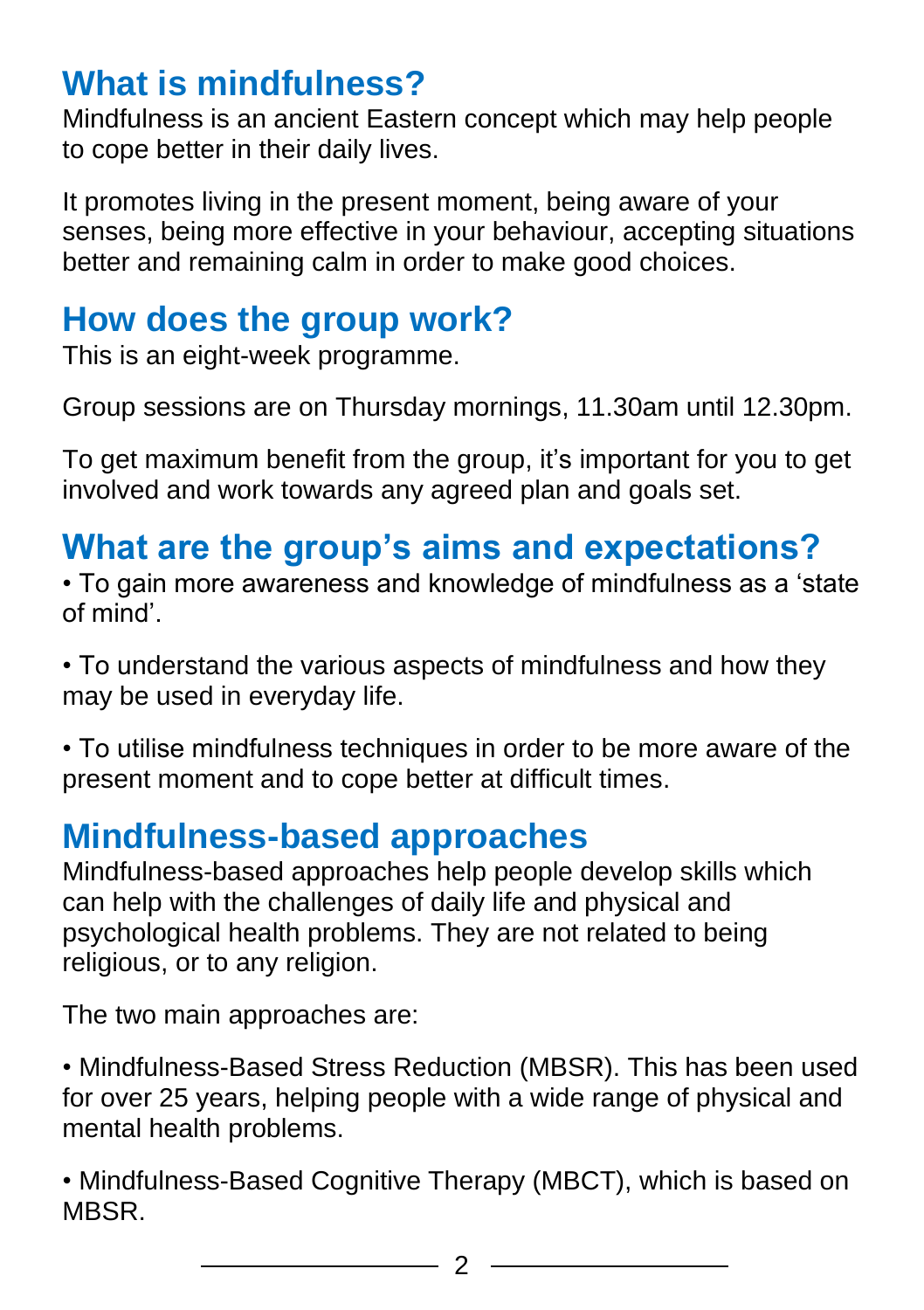#### **Who is Mindfulness-Based Cognitive Therapy (MBCT) for?**

The aim of MBCT is to reduce relapse for people who keep experiencing depression. The pattern of thinking which makes people vulnerable to depressive relapse is called 'rumination'. This is when the mind repetitively re-runs unhelpful thoughts.

#### **What does it do?**

MBCT teaches skills to help you step back from habitual "automatic" unhelpful patterns of thinking.

It does not focus on changing or controlling the content of thoughts or other experiences.

Step by step it helps you learn to view physical sensations, thoughts and feelings as events that can simply be observed and acknowledged, moment by moment.

#### **What is involved in MBCT?**

These classes involve a range of meditations to help you become more aware of the present moment, including getting in touch with moment to moment changes in the mind and body.

### **How could I benefit from MBCT?**

MBCT can help you:

• Feel more able to deal with difficult thoughts, feelings and bodily sensations that contribute to depression.

• Become more able to notice and allow distressing moods, thoughts and sensations to come and go, without having to battle with them.

- Make helpful choices about how you look after yourself.
- Feel calmer when facing life's challenges.